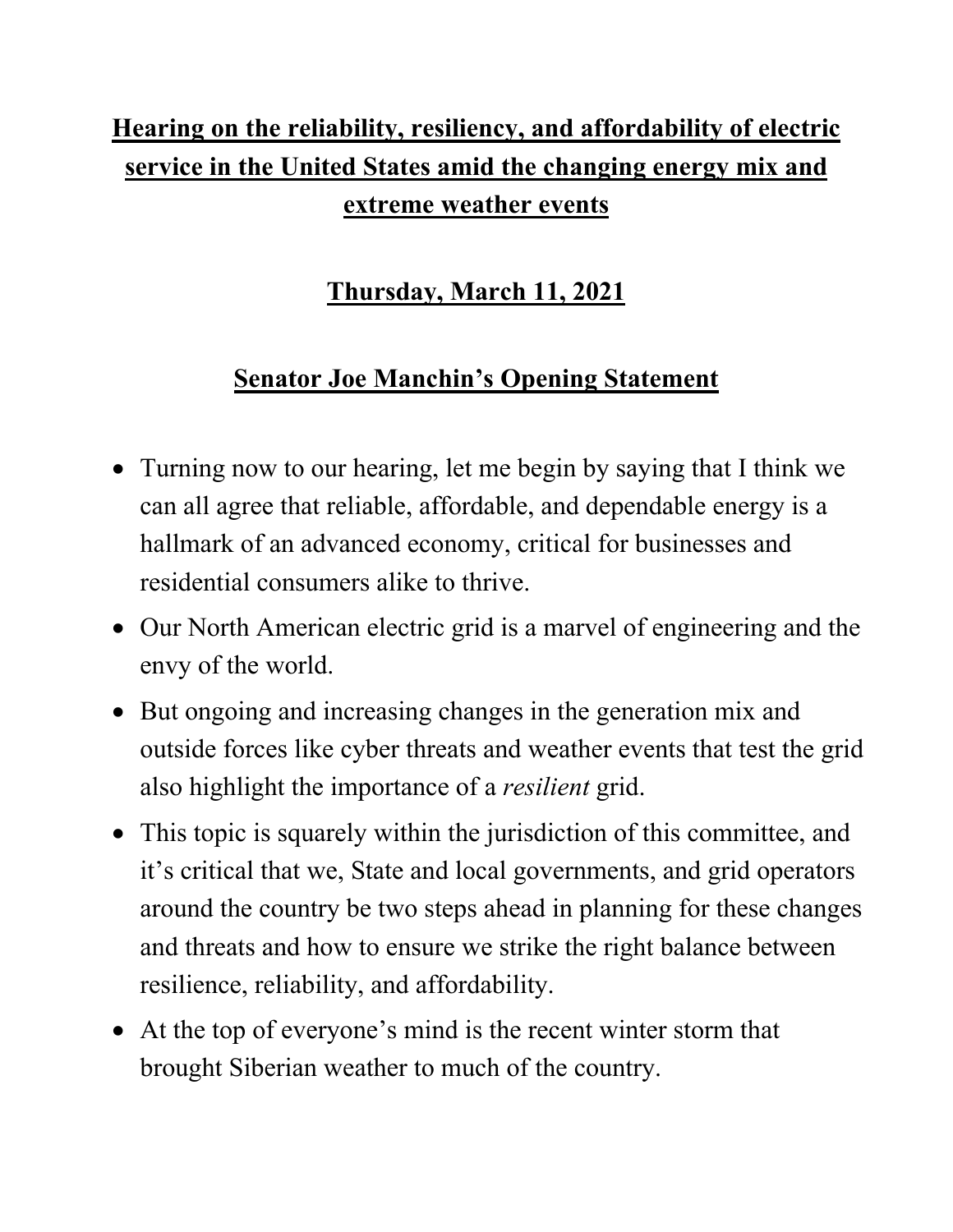- In West Virginia, over 100,000 people lost power, mostly due to downed distribution lines and poles.
- Of course the impact on Texas has gotten the most publicity, with 4.4 million Texans without power for days, resulting in billions in damages and billions more in sky-high energy bills and, tragically, dozens of deaths.
- I understand the Texas Legislature has held several hearings and they're working to get to the bottom of why the Texas grid was so unprepared to weather the storm, as are NERC and FERC.
- And the Texas grid operator, ERCOT, has provided us with a written statement, which I'll ask unanimous consent to enter into the record now and I encourage all of our members to read it.
- But let me be clear today's hearing is not a referendum on Texas.
- We've seen the impact of extreme weather events to our electric grid across the country, whether that be the 2014 Polar Vortex, the extreme heat in California last summer, or the extreme cold around the country last month.
- We need to incorporate all of the lessons learned from those events into our future planning.
- Particularly as we can expect both our energy mix and weather patterns to be different in the next decade than they were in the last decade.
- As part of that future planning, we need to take into account the need for a diverse fuel mix with a broad array of emissions reducing technologies, and include an honest assessment of where our weak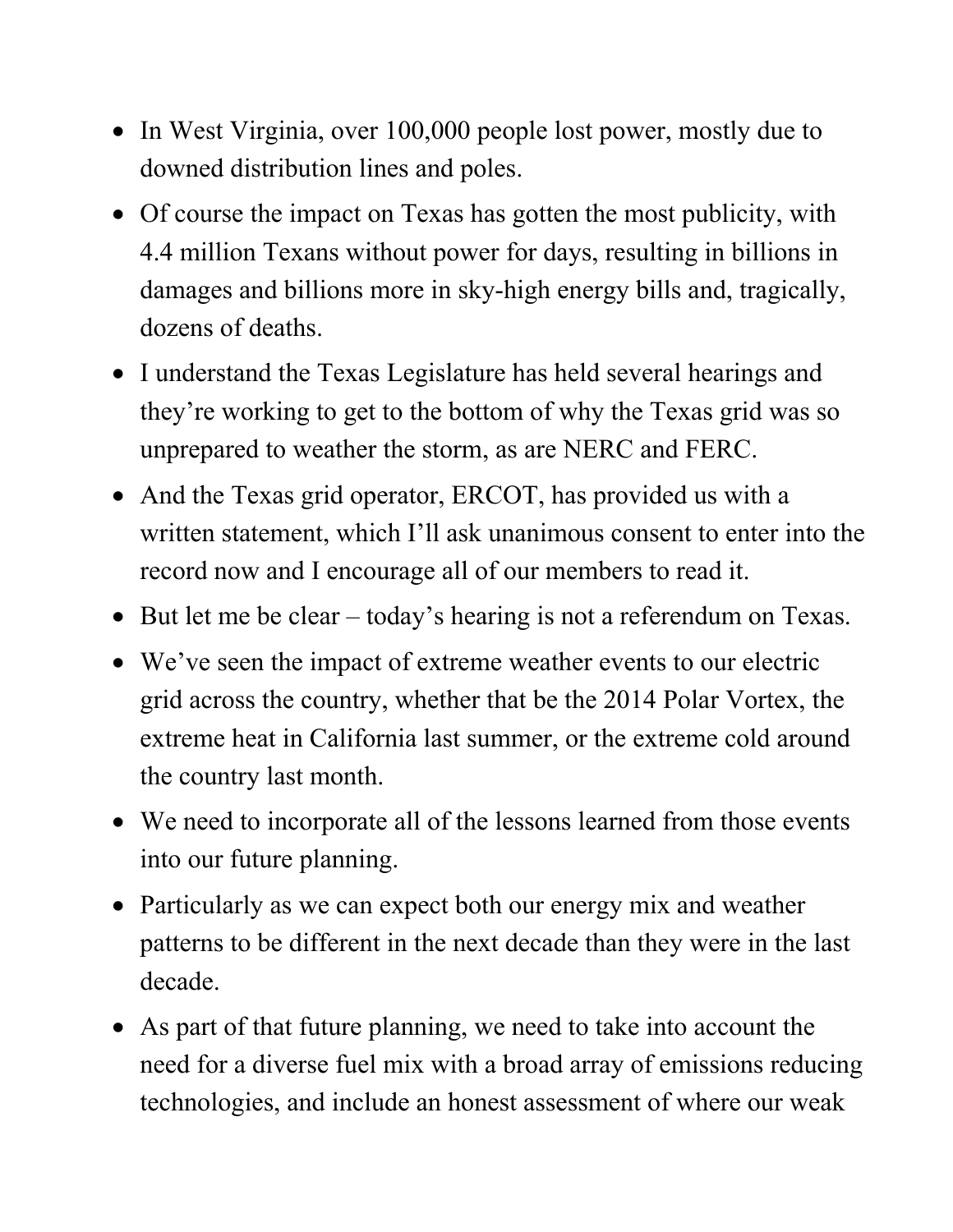spots are and where we need to invest with an eye to balancing the costs of reliability and resilience with affordability.

- I've said time and time again that we need to address climate change and we have to do it through innovation, not elimination.
- And as a staunch proponent of an all-of-the-above energy policy, I want to emphasize that we need to be thinking about all of our fuel sources.
- We've got to use all the resources we have in the cleanest way possible, but we need to be eyes wide open that none of them are 100% immune to weather disruptions, whether that be freezing wind turbines, disruptions to our natural gas production and delivery systems, or frozen coal stockpiles – all of which we saw happen just last month.
- And that may take investment in weatherization and infrastructure, which of course comes with a price tag and leads me back to affordability.
- Reliable, resilient power does us no good if families and businesses can't afford it on a daily basis.
- And while we typically think about this in terms of the cost of a kilowatt hour, we also cannot deny the incredible cost associated with major disruptions.
- By that I mean not only the potential loss of life, but also the price tag that comes with scarcity and rebuilding or repairing infrastructure – both energy and otherwise.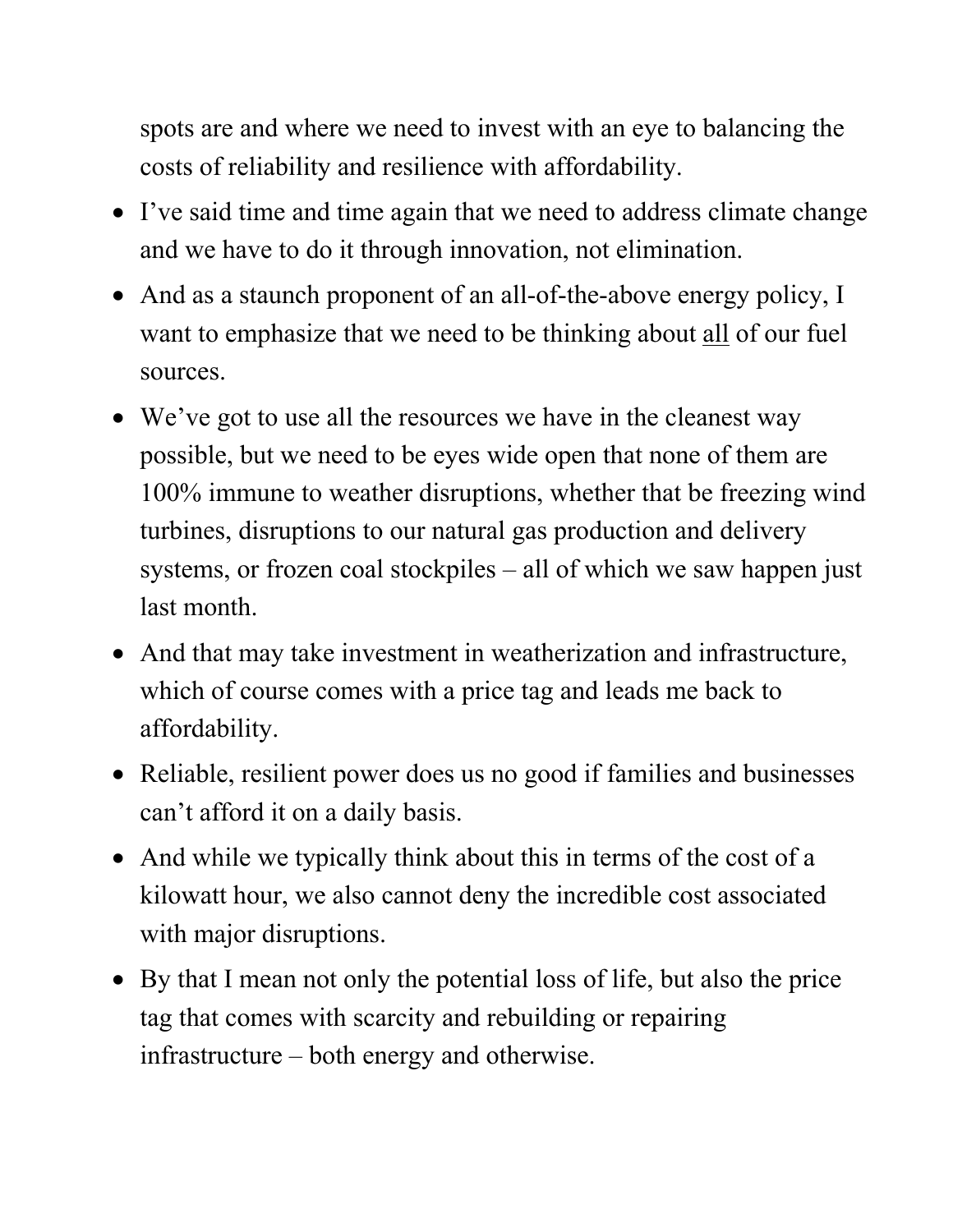- Although not labelled as such, those costs are passed along to all of us – whether through utility and service bills or through our taxes.
- We truly can't sacrifice reliability, resiliency, or affordability when it comes to our electricity if we want to continue to thrive.
- It's incredibly important that we strike the right balance between all of these attributes as we look to the future.
- There isn't one answer to that equation, but you sure know when you've gotten it wrong.
- I look forward to hearing from our panel of witnesses about exactly what happened in recent grid outage events, what lessons we should learn from them, and what we should all be thinking about moving forward to strike the right balance.
- So let me welcome our panel, who bring their expertise to help make sense of the unique and common challenges experienced across the grid.
	- o Mr. Jim Robb, President and CEO of North American Electric Reliability Corporation
	- o Mr. Mark Gabriel, Administrator and CEO of Western Area Power Administration
	- o The Honorable Pat Wood III, CEO of Hunt Energy Network and former FERC and Texas Public Utility Commission Chairman
	- o Mr. Michael Shellenberger, Founder and President of Environmental Progress